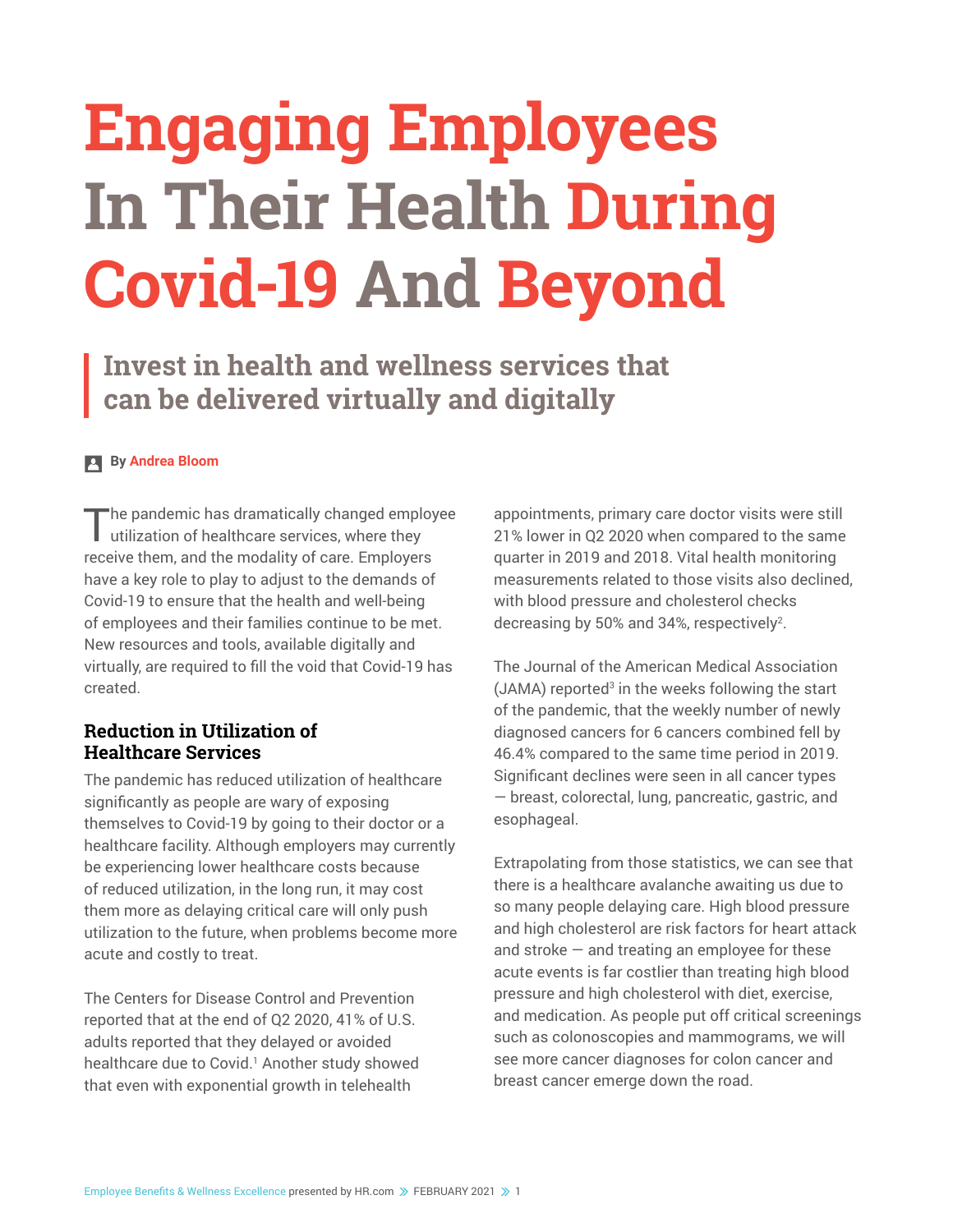A delay in cancer diagnosis will lead to diagnosis at more advanced stages. This leads to poorer clinical outcomes including an increase in mortality rates. These are just a few examples of the many consequences of people delaying care across a wide range of health conditions. And it's not only healthcare costs that are impacted, as many of these people are valued company employees whose health and well-being influence their work productivity and job satisfaction.

# **The Impact of Working From Home**

Since many employees are now working from home, many employers have put vital onsite health and wellness programs on hold. Health fairs, biometric screenings, flu shots, wellness seminars, and even onsite medical care may be relics of the past and not supported in the future. These are the kinds of activities where companies had a captive audience with their employees in communicating the importance of better health and wellness and providing the opportunity to build a "culture of health". With many employees now working from home, they are no longer exposed to that culture on a daily basis.

Many of these programs that are now on hold are feeders into other vital programs that are part of comprehensive health and wellness benefits. Examples include disease management, smoking cessation, nutrition, health coaching, stress management, physical activity, substance abuse, healthy pregnancy, mental well-being, and more.

# **The Acceleration of Telehealth for Delivering Healthcare Services**

Prior to the pandemic, telehealth represented a relatively small model of healthcare delivery with about 11% of people using it on a regular basis. Now almost 50% use telehealth. And 76% of people surveyed said they were highly likely to use telehealth moving forward  $-$  with most people reporting a high satisfaction rate.<sup>4</sup>

There were multiple factors that helped telehealth unfold — both on the supply and demand side. One

significant factor was the expanded coverage of telehealth services by the Centers for Medicare and Medicaid Services (CMS). Other insurers followed the lead of CMS, which then opened the floodgates to telehealth.

### **Key changes CMS made include**

- **●** Approving more than 80 new healthcare services that could be conducted through telehealth.
- **●** Lifting restrictions on where people could receive telehealth services so they could now access them from their home.
- **●** Waiving geographic restrictions so that anybody could access telehealth, not just people in rural or underserved geographical areas.
- **●** Changing reimbursement so that telehealth visits would be reimbursed at equivalent rates to in-person visits.
- **●** Employers need to work with their health plans and provider organizations to be aware of the totality of telehealth options for employees. Once these are well understood, employers must focus on building employee awareness around company-sponsored healthcare benefits that include telehealth options.

# **Converting "Brick and Mortar" Health and Wellness Programs to Digital**

With Covid-19, employers had to quickly respond to a large percentage of employees working from home by converting their employee health and wellness programs to a digital format. Going digital provides companies with the opportunity to scale programming with consistency and availability. Prior to going digital, employees at the main office might often receive more robust wellness programming than employees in satellite offices or who work from home. "Live" programs deployed virtually can be made available to the entire workforce and recorded so that employees can participate at a time that's convenient for them.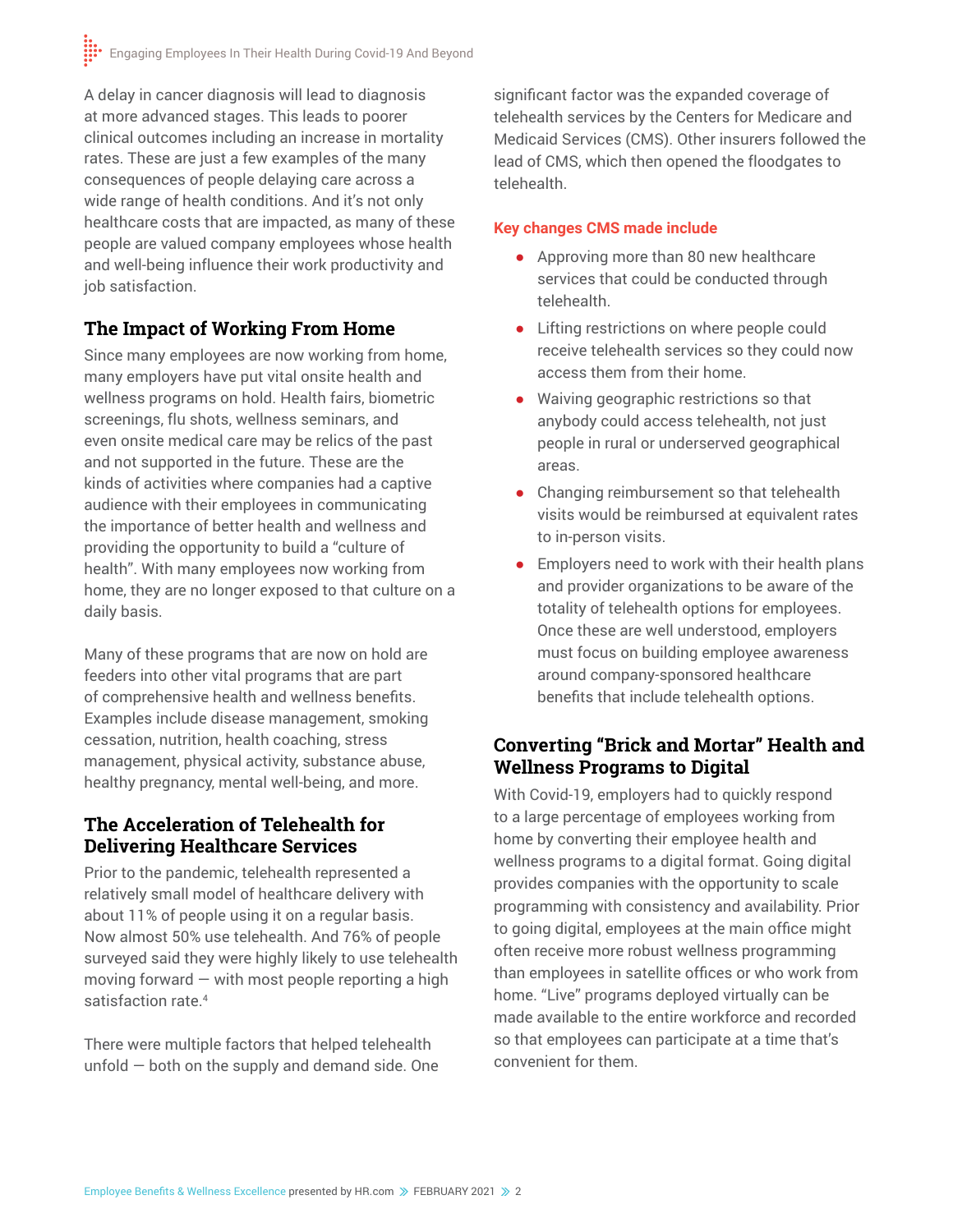

With spouses and family members of employees now also being able to access programs remotely, a company is now able to extend health and wellness benefits to their total insured population. Physical activity programs have become more popular during Covid-19 as people don't need to suit up in front of their work colleagues and feel intimidated about being watched  $-$  they can turn their video off and follow along. The new digital format has many upsides and as people get more used to the technology, they tend to access more programs and feel they are increasing their control over their own health.

As an example, employers could create a virtual health fair and work to gain a high attendance rate by providing an incentive for participation. Think about how many more employees and their family members could visit by keeping the virtual health fair opened for days or weeks, versus what you would be limited to with a live, onsite format. Imagine developing interactive booths that create awareness about the range of health and wellness programs available to employees. Companies can get creative

and send wellness gift packages to the homes of employees and their families in advance of the health fair. These packages could include healthy recipes, exercise bands, water bottles, sets of company masks, healthy snacks, and wellness activities that family members can do together. Biometric screening can take place through at-home specimen self-collection or going to a lab in the network. There are many possibilities to make this virtual format fun, educational, and engaging while delivering a high participation rate.

Throughout the year, marketing employee wellness programming is key to getting people engaged. One way to do that is to share interactive digital health tools that make employees aware of health risks associated with their conditions. This can be done by providing personal risk assessments and then directing employees to the "care funnel" where they can access company programs designed to improve health and wellness. These might include a nutrition program, weight loss program, fitness program, disease management program, or a mental health program.